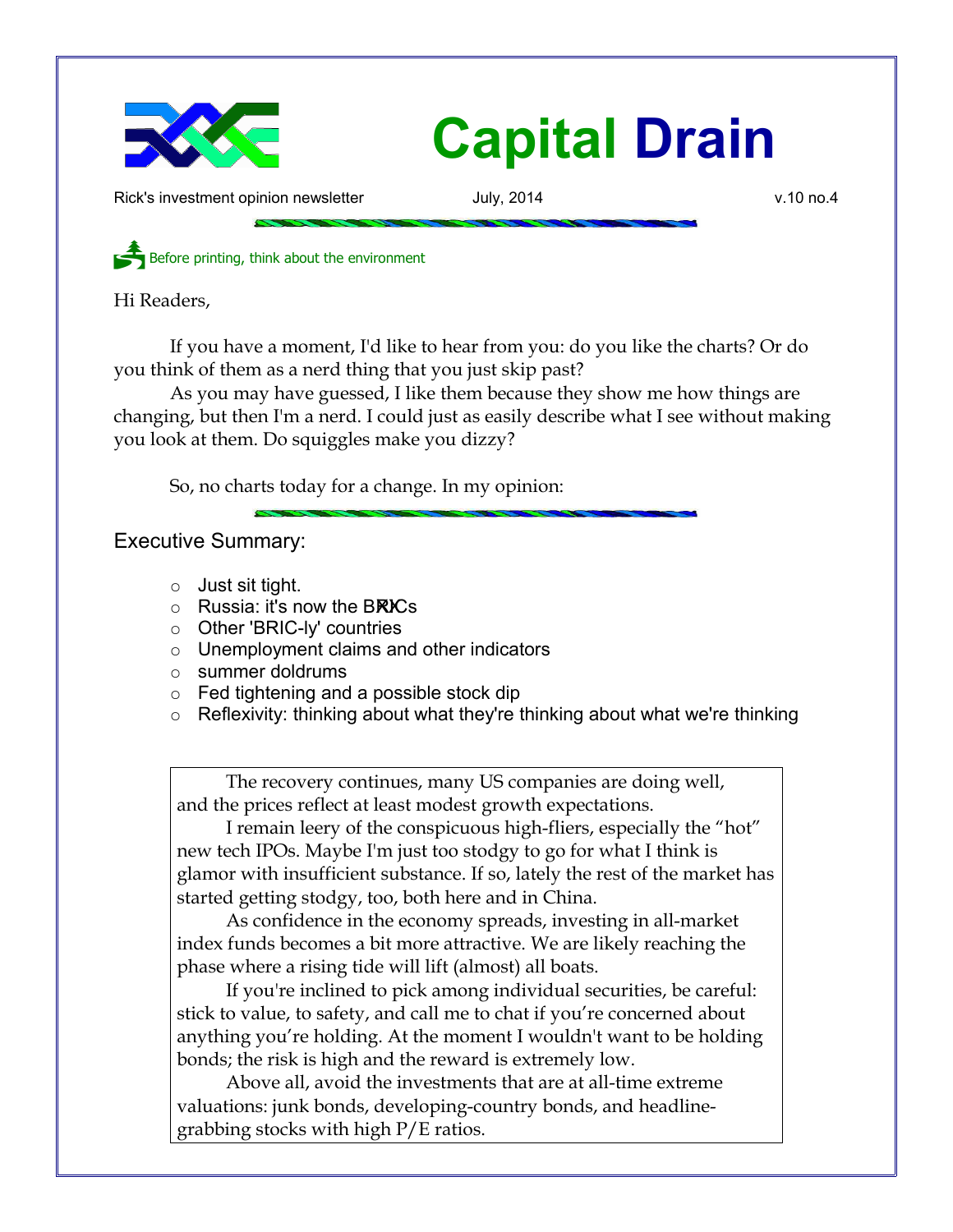## The Details:

There's certainly a lot of dynamic news these days, but in my opinion, **just sit tight** with your investments. I am with mine.

Most of the events in the news are not actually likely to affect our economy, thus our stock markets. That's not to say that nothing will happen; on any given day there's some chance that you'll get a house dropped on you. That will come out of the blue with no warning, in the unlikely event that it comes. The domestic politics and worldwide conflicts are a mess, but in the ways that matter to investments they're more predictable.

Oh, Vladimir. It was all fun and games, wasn't it, until someone got an eye poked out.

Regular readers know that I've recommended against investing in **Russia as a BRIC**, one of the group of (once) up-and-coming large countries that had potential for rapid growth, Brazil-Russia-India-China.

Now Russia is out in almost everyone's eyes. No one can make excuses or call it a local uprising in Ukraine when the "locals" swat a packed civilian jetliner down from 30,000 feet with an advanced anti-aircraft rocket system. Putin is now plainly the very model of a modern psychopathic dictator. I won't be looking at Russia again until he's out of office, ideally dead, and his successors have made several years of successful changes.

China is certainly not a rogue on that scale, but I still don't trust that their path to being a developed country will be smooth. It's still a risky place to invest because the rule of law is so malleable, with foreigners near the bottom of the list of "who gets protected from whom." Longer term, it will be quite a trick to end the sole rule of the Communist Party, but they can't last forever. The longer they hold on, the more chaotic the transition is likely to be.

That leaves Brazil and India, neither of whom is doing really well right now. That's OK. That's what the BRIC concept started out as: countries with huge potential and no impediments to continued progress. Recall that the recession was worldwide and laid low some countries that usually are much stronger. Both will continue to advance in leaps and pauses.

Meanwhile, other countries are being added to the **BRIC-like list**. Back in the [August 2011 issue](http://www.longspliceinvest.com/CapDrain/CapDrain_v7n3.pdf) (middle of page 5) I wrote very briefly about candidates. Since then, sadly, Argentina has gotten more desperately mired in bad policy. Turkey and Thailand have some serious internal political issues to deal with, although the economies aren't doing too too badly. Indonesia, Mexico, Malaysia, and the Philippines are making progress, each in it's own way and despite it's own obstacles.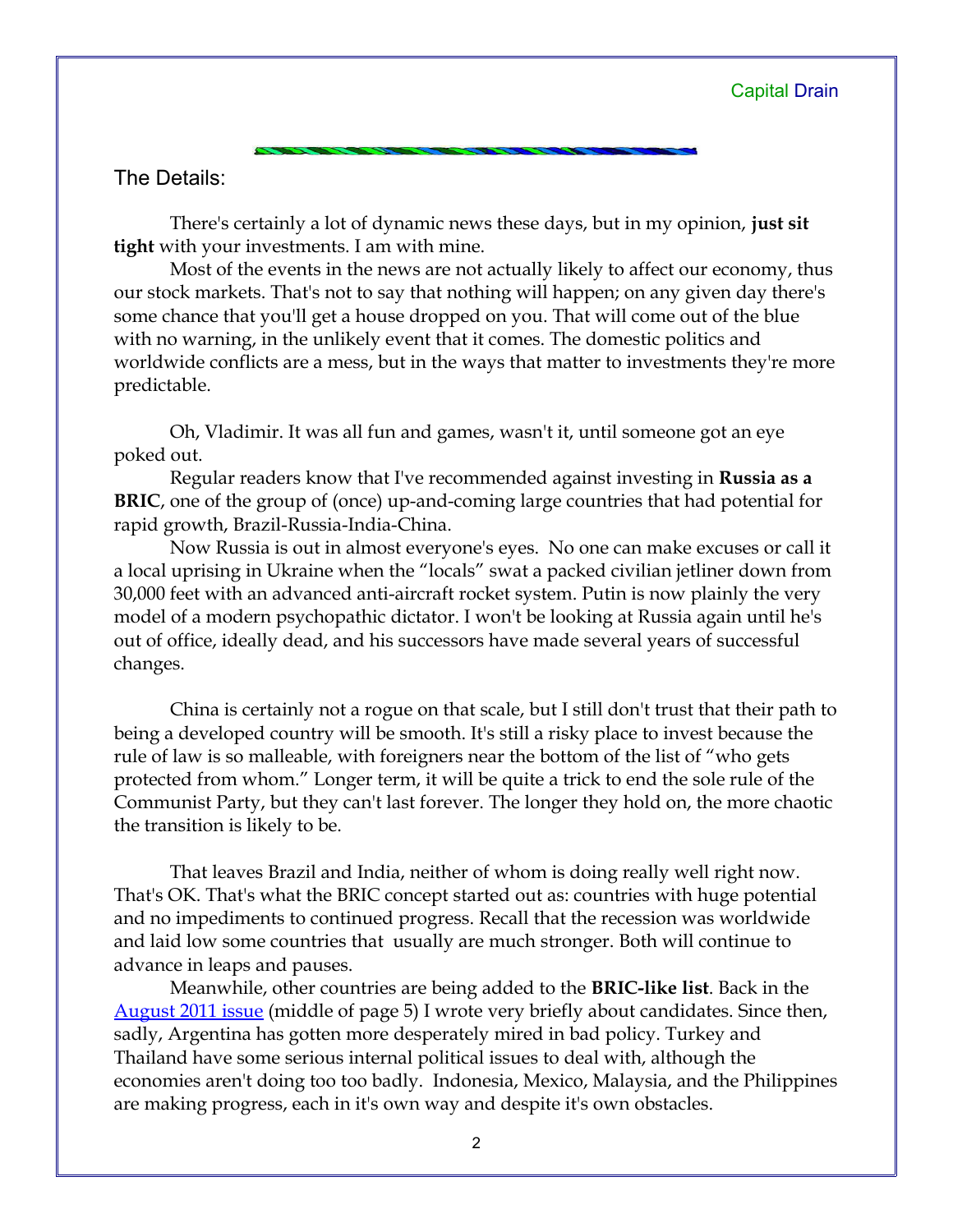## Capital Drain

Given the near-collapse of the Euro and the lack of common progress among the EU nations, I think it's worth thinking about Poland independent of the others. They're big, competent, industrious, and have a history of good development. The only obvious risk is that they depend on imports of Russian gas. That shouldn't be a big problem, but could be.

Some analysts are looking at South Africa as a new BRICoid as well. I'll keep you posted as I give this more thought.

Meanwhile here in the US, things are looking better and better, slowly, despite the political dysfunction. The most recent GDP advance estimate for the April-June quarter is quite good. (If you miss looking at the charts, <u>you can see them online here.</u>) **New Unemployment claims** are dropping to new lows for this recovery, and lower than most recoveries at this point. Unemployment itself is dropping. The Federal Reserve Board's Index of Leading Indicators is nearly as high as it's gotten in previous recoveries. All that is good; it means we can expect the economy to continue to improve. I believe that as employment continues to recover, consumer demand will recover, and eventually we'll get back to normal growth, where demand and investment in new supply boost one another.

There are some seasonal patterns in the stock market. One of those is a rash of summer "analysis" articles about **summer** being less good (on average) for investors than other months. Maybe so, but it's not such a strong correlation that you should worry about it. Some summers have been just dandy for investors.

Today the new unemployment claims number was announced, **great news for the economy, and the stock market dropped a lot. WHY?** We see this every time we start (or might start) to get back to normal growth after a recovery.

On the one hand, a good economy is a good thing, so everyone should be pleased and optimistic about the future.

However the other hand is that the Fed will soon start raising interest rates. It's true, they will. The part that gets exaggerated is the drag that will supposedly be put on the economy. Traditional thinking, untethered by actual data, holds that rising rates necessarily mean lower profits, because borrowing costs will be higher, period.

It's never that simple. For starters, the Federal Fund rate now is extraordinarily low. It can go up two percent (that's a huge number in this context) before it even gets back to a low-normal level. Second, what's holding back the recovery isn't the cost of investment, it's the lack of demand. The cost of business borrowing is not going to be a drag on growth at all.

Third, it will be a while before they actually raise anything. The Fed will still be buying bonds (having an effect opposite of raising rates) through September or October. THEN, eventually, not necessarily right away, they might start selling some of the bonds they've been buying. That also needn't have a big effect on interest rates,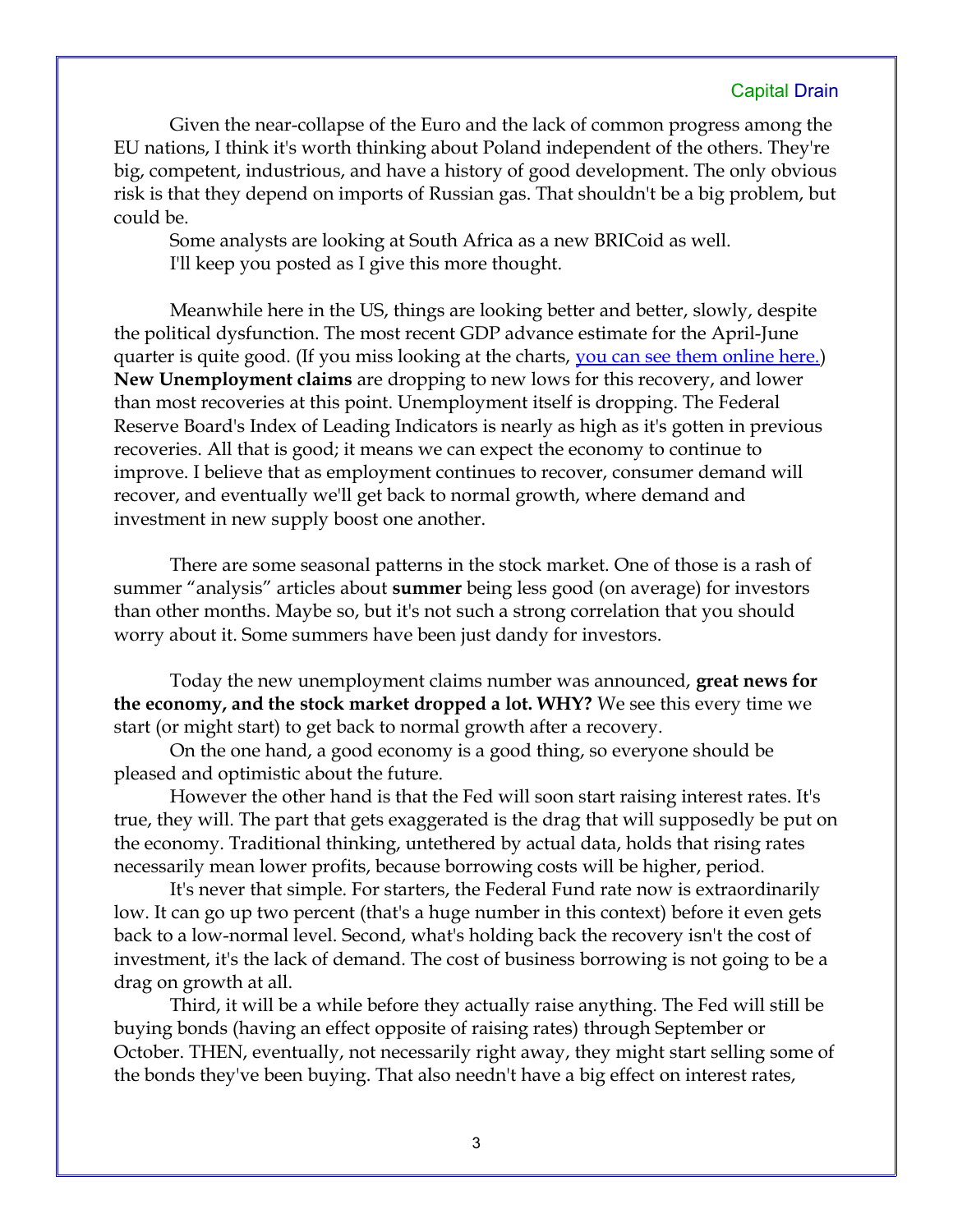depending on the rate of sales. ONLY after that, after all the phases of Quantitative Easing have been reversed, will actual rate raising be their only choice.

(For a quick review of Quantitative Easing and its reverse, there's a description in the <u>November 2010 issue</u>, starting around the middle of page four.)

The last two topics touched on **Reflexivity**[1](#page-3-0) , an aspect of market psychology or Behavioral Finance.

This can be made to sound complicated, but the essence is simple: finance is not solely about the fundamental numbers. People are involved.

What those people decide to do will affect the markets. The effect could amplify what the numbers (macroeconomic or company specific) seem to indicate, or it could nullify a 'rationally expected' market movement, or it could create market movement out of nothing but imagined glimpses of shadow.

The first through Nth levels of complication are that people know that people are involved. Sometimes the expectation of others' actions is itself the cause of actions. This can get as complicated as you have the desire and patience to make it. Alternatively, you could admit that crowd sentiment is unpredictable but also fickle. If you invest based on the fundamentals, you're in a good place to wait while the crowd's whims and vapors dart about before settling down.

It's time to check the spelling and send this on its merry way.

If you have any questions, please write or phone. If you want to read more, the company [web site](http://www.LongspliceInvest.com/newsletter.shtml) has archived editions of this letter, lots of charts, and links to other interesting sites. There's also a [web log](http://www.LongspliceInvestments.com/ricksblog) where I discuss the process and progress of starting the mutual fund, along with occasional economic or investing thoughts..

**Please forward this to any and all friends who are interested. Thanks!** If you got this as a forwarded copy, you can get on the list to get your own future copies directly by sending me your email address.

You can **subscribe online here** to get email notification of both new blog posts and new newsletters.

Take care,

Rick

Rick Drain CapitalDrain CapitalDrain CapitalDrain CapitalDrain CapitalDrain Congress of the Capital Drain CapitalDrain Congress of the Capital Drain Capital Drain Capital Drain Capital Drain Capital Drain Capital Drain Cap 1815 Clement Ave SPC 16 and the state of the state of the state of the [www.LongspliceInvest.com](http://www.LongspliceInvest.com/)

<span id="page-3-0"></span>1 https://en.wikipedia.org/wiki/Reflexivity\_(social\_theory)#In\_economics